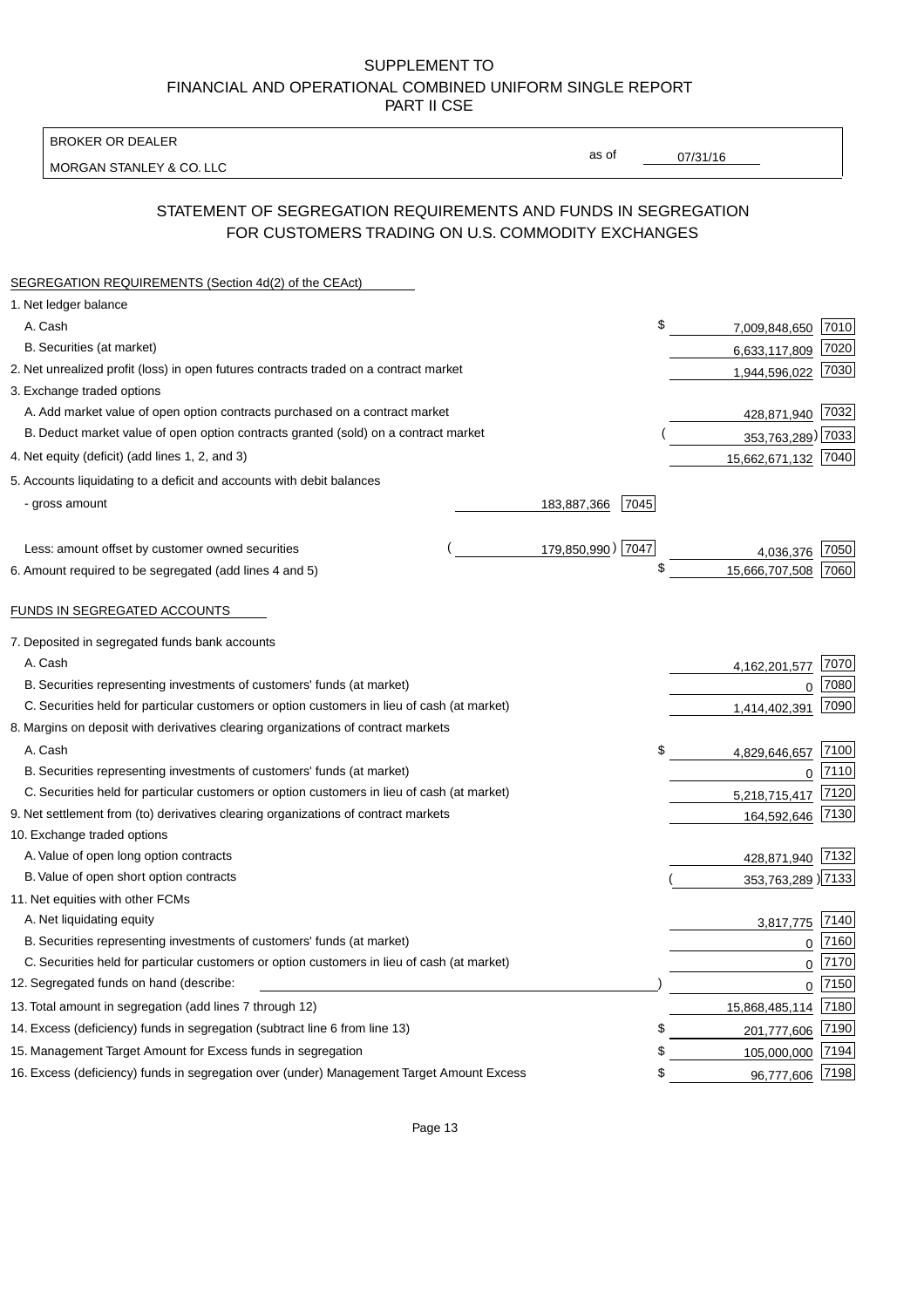MORGAN STANLEY & CO. LLC

07/31/16  $\overline{\phantom{a}}$ 

as of

# STATEMENT OF SEGREGATION REQUIREMENTS AND FUNDS IN SEGREGATION FOR CUSTOMERS' DEALER OPTIONS ACCOUNTS

| 1. Amount required to be segregated in accordance |     |           |                  |
|---------------------------------------------------|-----|-----------|------------------|
| with Commission regulation 32.6                   |     | \$        | 7200             |
| 2. Funds in segregated accounts                   |     |           |                  |
| A. Cash                                           | \$. | $0$  7210 |                  |
| B. Securities (at market)                         |     | $0$  7220 |                  |
| C. Total                                          |     |           | 7230<br>$\Omega$ |
| 3. Excess (deficiency) funds in segregation       |     |           |                  |
| (subtract line 2.C from line 1)                   |     |           | 0 7240           |
|                                                   |     |           |                  |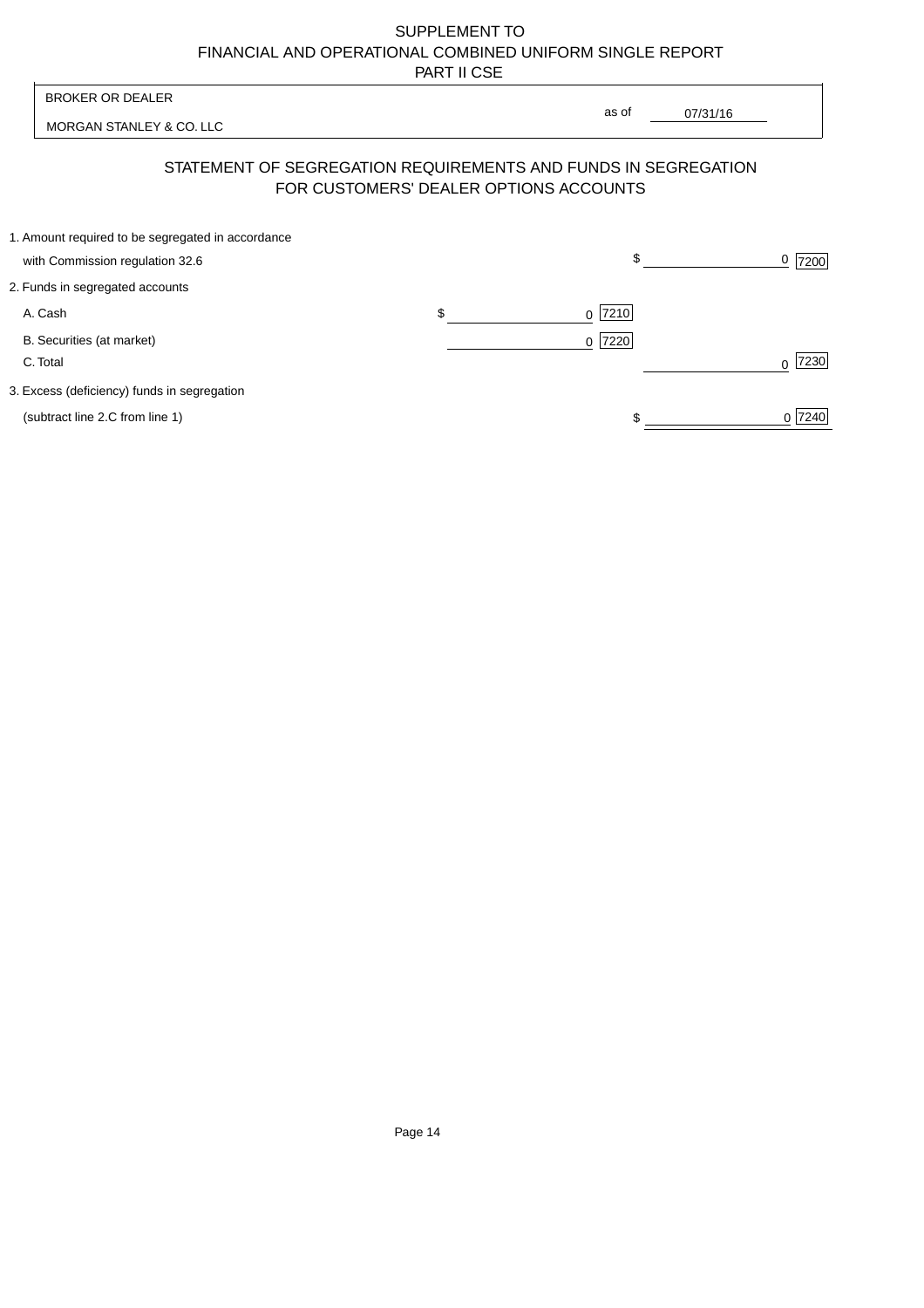PART II CSE

MORGAN STANLEY & CO. LLC and the contract of the contract of the contract of the contract of the contract of the contract of the contract of the contract of the contract of the contract of the contract of the contract of t BROKER OR DEALER

as of

## STATEMENT OF SECURED AMOUNTS AND FUNDS HELD IN SEPARATE ACCOUNTS PURSUANT TO COMMISSION REGULATION 30.7

### FOREIGN FUTURES AND FOREIGN OPTIONS SECURED AMOUNTS

| Amount required to be set aside pursuant to law, rule or regulation of a foreign government<br>or a rule of a self-regulatory organization authorized thereunder |  |                    | \$ |               | 7305 |
|------------------------------------------------------------------------------------------------------------------------------------------------------------------|--|--------------------|----|---------------|------|
| 1. Net ledger balance - Foreign Futures and Foreign Option Trading - All Customers                                                                               |  |                    |    |               |      |
| A. Cash                                                                                                                                                          |  |                    | \$ | 2,365,936,974 | 7315 |
| B. Securities (at market)                                                                                                                                        |  |                    |    | 1,340,058,443 | 7317 |
| 2. Net unrealized profit (loss) in open futures contracts traded on a foreign board of trade                                                                     |  |                    |    | 262,828,672   | 7325 |
| 3. Exchange traded options                                                                                                                                       |  |                    |    |               |      |
| A. Market value of open option contracts purchased on a foreign board of trade                                                                                   |  |                    |    | 19,791,351    | 7335 |
| B. Market value of open contracts granted (sold) on a foreign board of trade                                                                                     |  |                    |    | (8, 296, 953) | 7337 |
| 4. Net equity (deficit) (add lines 1.2. and 3.)                                                                                                                  |  |                    | \$ | 3,980,318,487 | 7345 |
| 5. Accounts liquidating to a deficit and accounts with                                                                                                           |  |                    |    |               |      |
| debit balances - gross amount                                                                                                                                    |  | 7351<br>16,548,121 |    |               |      |
| Less: amount offset by customer owned securities                                                                                                                 |  | 12,960,745) 7352   |    | 3,587,376     | 7354 |
| 6. Amount required to be set aside as the secured amount - Net Liquidating Equity Method (add lines 4 and 5)                                                     |  |                    | \$ | 3,983,905,863 | 7355 |
| 7. Greater of amount required to be set aside pursuant to foreign jurisdiction (above) or line 6.                                                                |  |                    | \$ | 3,983,905,863 | 7360 |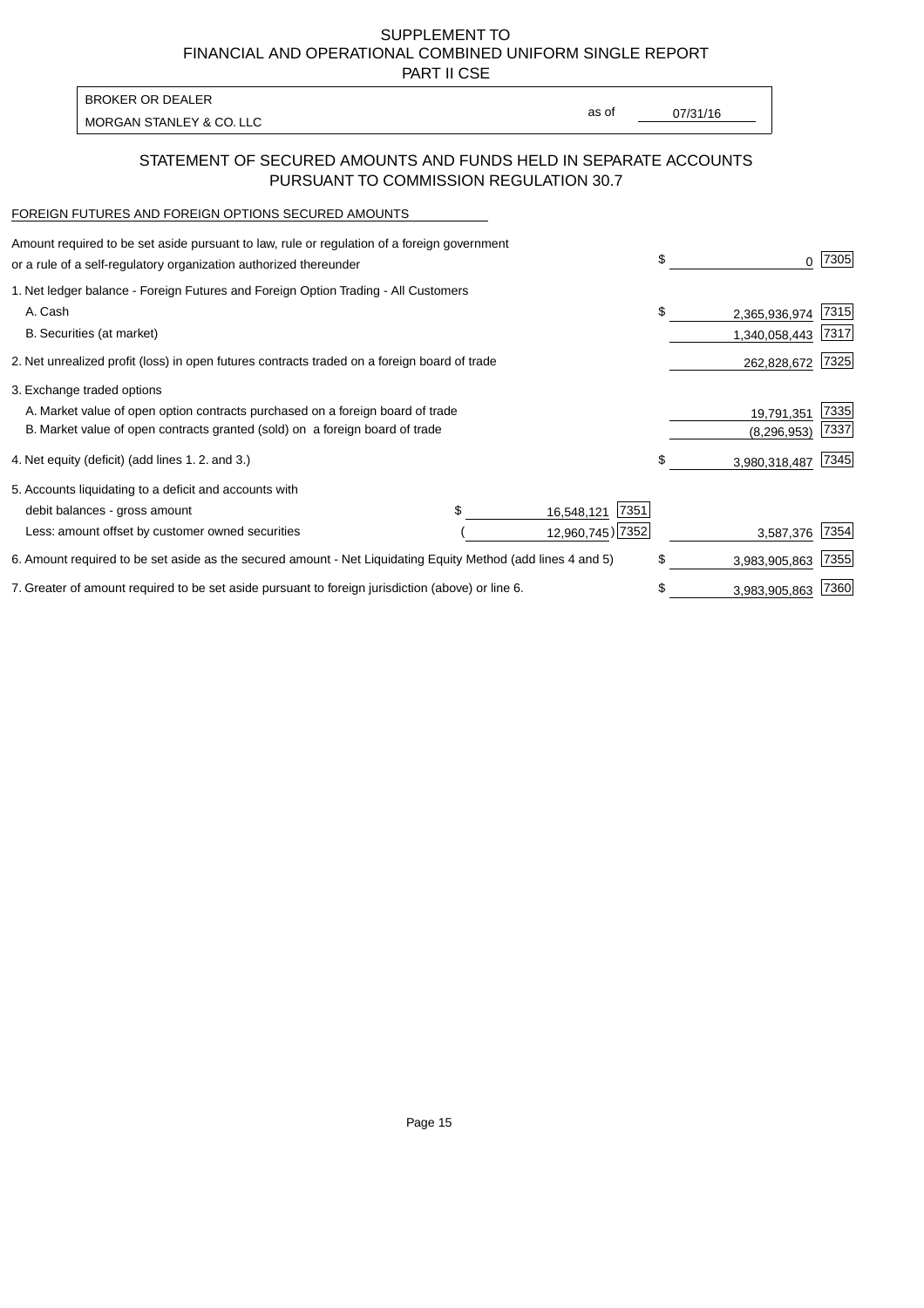BROKER OR DEALER

MORGAN STANLEY & CO. LLC

07/31/16 as of

# STATEMENT OF SECURED AMOUNTS AND FUNDS HELD IN SEPARATE ACCOUNTS PURSUANT TO COMMISSION REGULATION 30.7

#### FUNDS DEPOSITED IN SEPARATE REGULATION 30.7 ACCOUNTS

| 1. Cash in banks                   |                                                                                        |      |                                   |             |                    |
|------------------------------------|----------------------------------------------------------------------------------------|------|-----------------------------------|-------------|--------------------|
|                                    | A. Banks located in the United States                                                  |      | \$<br>313,151,716 7500            |             |                    |
|                                    | B. Other banks qualified under Regulation 30.7                                         |      |                                   |             |                    |
| Name(s):                           | 0                                                                                      | 7510 | 514,281,248 7520 \$               |             | 827,432,964 7530   |
| 2. Securities                      |                                                                                        |      |                                   |             |                    |
|                                    | A. In safekeeping with banks located in the United States                              |      | \$<br>364,706,830 7540            |             |                    |
|                                    | B. In safekeeping with other banks qualified under Regulation 30.7                     |      |                                   |             |                    |
| Name(s):                           | 0                                                                                      | 7550 |                                   | $0$  7560   | 364,706,830 7570   |
|                                    | 3. Equities with registered futures commission merchants                               |      |                                   |             |                    |
| A. Cash                            |                                                                                        |      | \$                                | 0 7580      |                    |
| <b>B.</b> Securities               |                                                                                        |      |                                   | $0$ 7590    |                    |
|                                    | C. Unrealized gain (loss) on open futures contracts                                    |      |                                   | $0$ 7600    |                    |
| D. Value of long option contracts  |                                                                                        |      |                                   | $0^{7610}$  |                    |
| E. Value of short option contracts |                                                                                        |      |                                   | $0)$ 7615   | 0 7620             |
|                                    | 4. Amounts held by clearing organizations of foreign boards of trade                   |      |                                   |             |                    |
| Name(s):                           |                                                                                        | 7630 |                                   |             |                    |
| A. Cash                            |                                                                                        |      | \$                                | 0 7640      |                    |
| <b>B.</b> Securities               |                                                                                        |      |                                   | $0$ 7650    |                    |
|                                    | C. Amount due to (from) clearing organizations - daily variation                       |      |                                   | $0$ 7660    |                    |
| D. Value of long option contracts  |                                                                                        |      |                                   | 0 7670      |                    |
| E. Value of short option contracts |                                                                                        |      |                                   | $_0$ ) 7675 | 0 7680             |
|                                    | 5. Amounts held by members of foreign boards of trade                                  |      |                                   |             |                    |
| Name(s):                           | 0                                                                                      | 7690 |                                   |             |                    |
| A. Cash                            |                                                                                        |      | \$<br>1,747,414,692 7700          |             |                    |
| <b>B.</b> Securities               |                                                                                        |      | 975,351,612 7710                  |             |                    |
|                                    | C. Unrealized gain (loss) on open futures contracts                                    |      | 262,829,503 7720                  |             |                    |
| D. Value of long option contracts  |                                                                                        |      | 19,791,351 7730                   |             |                    |
| E. Value of short option contracts |                                                                                        |      | $(8,296,953)$ <sup>)</sup> [7735] |             | 2,997,090,205 7740 |
|                                    | 6. Amounts with other depositories designated by a foreign board of trade              |      |                                   |             |                    |
| Name(s):                           | 0                                                                                      | 7750 |                                   |             | 0 7760             |
|                                    |                                                                                        |      |                                   |             | 0 7765             |
|                                    | 8. Total funds in separate section 30.7 accounts                                       |      |                                   |             | 4,189,229,999 7770 |
|                                    | 9. Excess (deficiency) set Aside Funds for Secured Amount (subtract Line 7 Secured     |      |                                   |             |                    |
| Statement page 15 from Line 8)     |                                                                                        |      |                                   | \$          | 205,324,136 7380   |
|                                    | 10. Management Target Amount for Excess funds in separate section 30.7 accounts        |      |                                   | \$          | 105,000,000 7780   |
|                                    | 11. Excess (deficiency) funds in separate 30.7 accounts over (under) Management Target |      |                                   | \$          | 100,324,136 7785   |
|                                    |                                                                                        |      |                                   |             |                    |